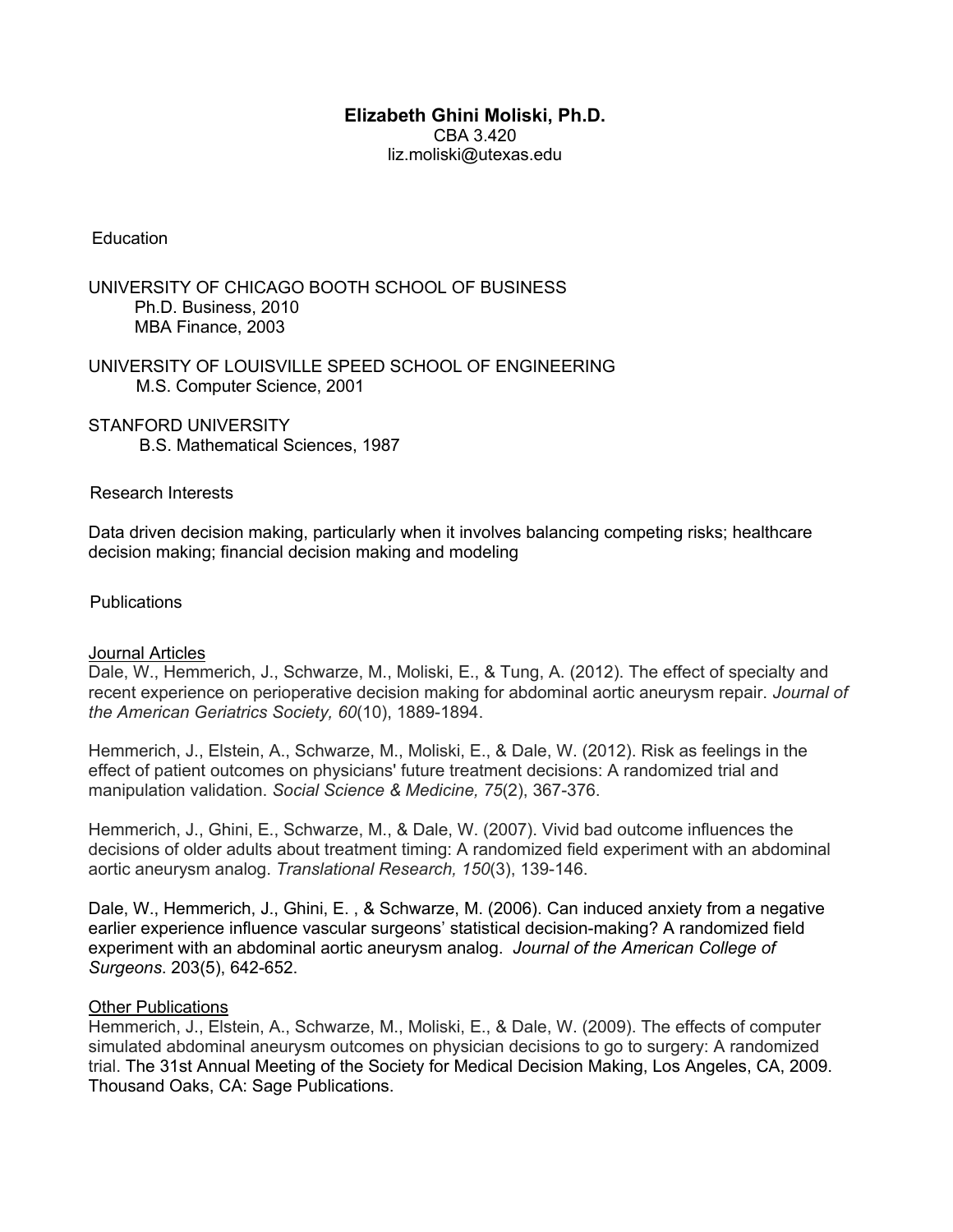Dale, W., Hemmerich, J., Moliski, E. (2009) Biases in Medical Prediction. In Kattan M (Ed.). *Encyclopedia of Medical Decision Making*. Thousand Oaks, CA: Sage Publications.

Dale, W., Hemmerich, J., Moliski, E., Schwarze, M., & Tung, A. (2008) Medical specialty differences in treatment timing decisions for expanding abdominal aortic aneurysm repair: A randomized, computer simulation study. The 30th Annual Meeting of the Society for Medical Decision Making, Philadelphia, PA, 2008. Thousand Oaks, CA: Sage Publications.

# Honors And Awards

| 2001, 2002 | <b>MBA Scholarship</b>                                 |
|------------|--------------------------------------------------------|
| 2007       | Einhorn Grant to support Doctoral Research             |
| 2008       | Katherine Dunsk Miller 5 <sup>th</sup> year Fellowship |

# Professional Appointments

| $2016 -$<br>Present | UNIVERSITY OF TEXAS<br>MCCOMBS SCHOOL OF BUSINESS                                                                                                                                                                                                                            | Austin, Texas     |
|---------------------|------------------------------------------------------------------------------------------------------------------------------------------------------------------------------------------------------------------------------------------------------------------------------|-------------------|
|                     | Department of Information, Risk, and Operations Management                                                                                                                                                                                                                   |                   |
|                     | Lecture                                                                                                                                                                                                                                                                      |                   |
|                     | <b>Courses Taught</b><br>Introduction to Business Statistics (STA 309)<br>Statistics and Modeling (STA 371g)                                                                                                                                                                 |                   |
| $2013 - 2016$       | CONCORDIA UNIVERSITY TEXAS COLLEGE OF BUSINESS                                                                                                                                                                                                                               | Austin, Texas     |
|                     | <b>Assistant Professor of Finance and Statistics</b>                                                                                                                                                                                                                         |                   |
|                     | <b>Courses Taught</b><br>Introduction to Data Analytics<br><b>MBA Quantitative Methods and Statistics</b><br><b>MBA Managerial Finance</b><br><b>Business Statistics 1 and 2</b><br><b>Principles of Finance</b><br><b>Financial Accounting</b><br><b>Financial Modeling</b> |                   |
| $2003 - 2005$       | UNIVERSITY OF CHICAGO BOOTH SCHOOL OF BUSINESS                                                                                                                                                                                                                               | Chicago, Illinois |
|                     | <b>Research Assistant</b><br>Developed software to run experiments to study sequential gambles and related<br>teries. Accided with arent prepared writing and methematical medaling of decision                                                                              |                   |

topics. Assisted with grant proposal writing and mathematical modeling of decisionmaking processes. Statistically analyzed the results of various studies.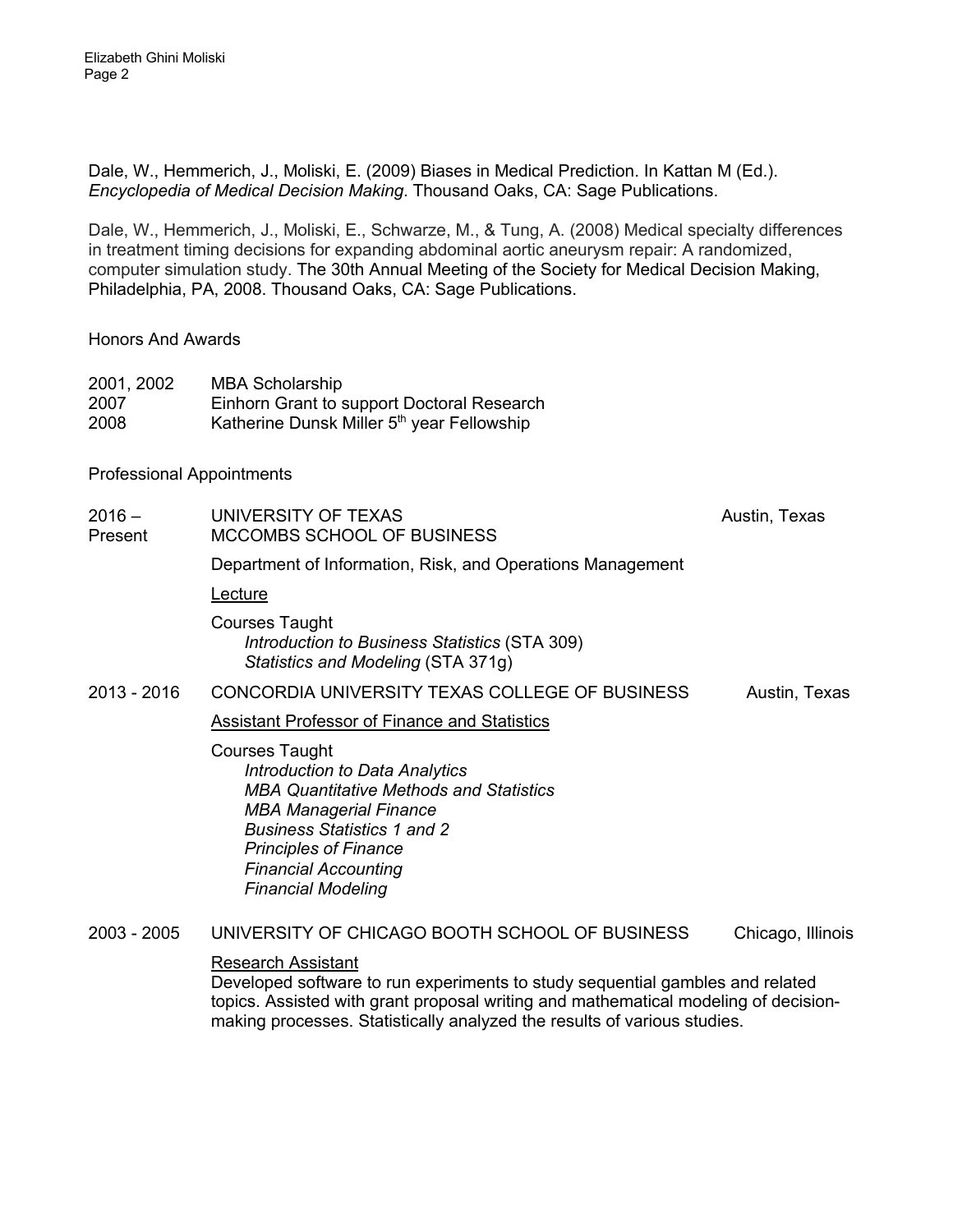### Department / University Service

| 2014 -      | College of Business Representative to the Executive Committee of the Faculty of |
|-------------|---------------------------------------------------------------------------------|
| Present     | <b>Concordia University</b>                                                     |
| $2013 -$    | Academic Advisor for the Bachelors of Business Administration Finance           |
| Present     | Concentration                                                                   |
| 2013 - 2015 | Faculty Sponsor of the Finance and Accounting Lunch Series                      |

Invited Talks

United States Conference on Teaching Statistics (USCOTS), May 28 – 29, 2015, (panelist) Bringing Passion to Your Introductory Statistics Classroom: A Supportive, Multidisciplinary Project-Based Approach

# Other Professional Experience

#### 2010 - 2013 MANHATTAN PREP New York, NY

#### Curriculum Developer & Instructor

Taught GMAT and GRE prep courses, both in person and online. Co-wrote and edited textbooks to support the curriculum.

Textbooks:

*The 5 lb Book of GRE Practice Problems, 2nd edition*, Manhattan Prep Publishing, New York, 2015

*The Official Guide Companion, 13th Edition,* Manhattan Prep Publishing, New York, 2013

*The Official Guide Companion for Sentence Correction*, Manhattan Prep Publishing, New York, 2013

*Integrated Reasoning and Essay Strategy Guide, 5th Edition,* Manhattan Prep Publishing, New York 2012

*GMAT Roadmap: Expert Advice Through Test Day,* Manhattan Prep Publishing, New York, 2011

*GRE Quantitative Comparisons & Data Interpretation, 2nd* Manhattan Prep Publishing, New York, 2011

June 2002 - BARCLAYS CAPITAL, PLC **CONTRACT CONTRACT CONTRACT CONTRACT CONTRACT CONTRACT CONTRACT CONTRACT CONTRACT CONTRACT** 

#### August 2002 Asset Backed Securities Research Intern

Developed mathematical models to conduct scenario analysis of fixed income portfolios.